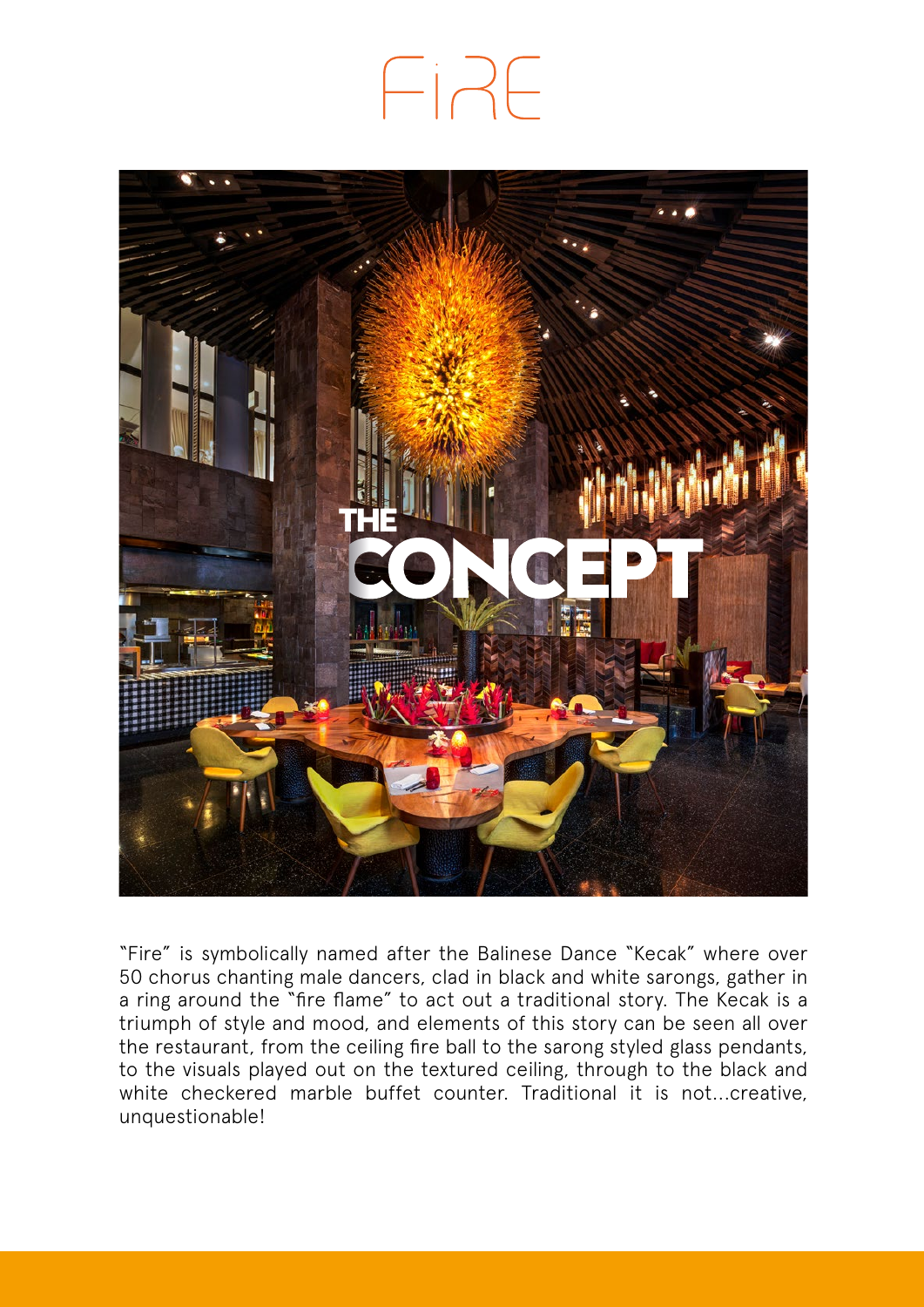# **FIRE MENU**

[INTERNATIONAL CLASSIC](#page-2-0)

[ASIAN](#page-6-0)

[DEWATA MENU](#page-8-0)



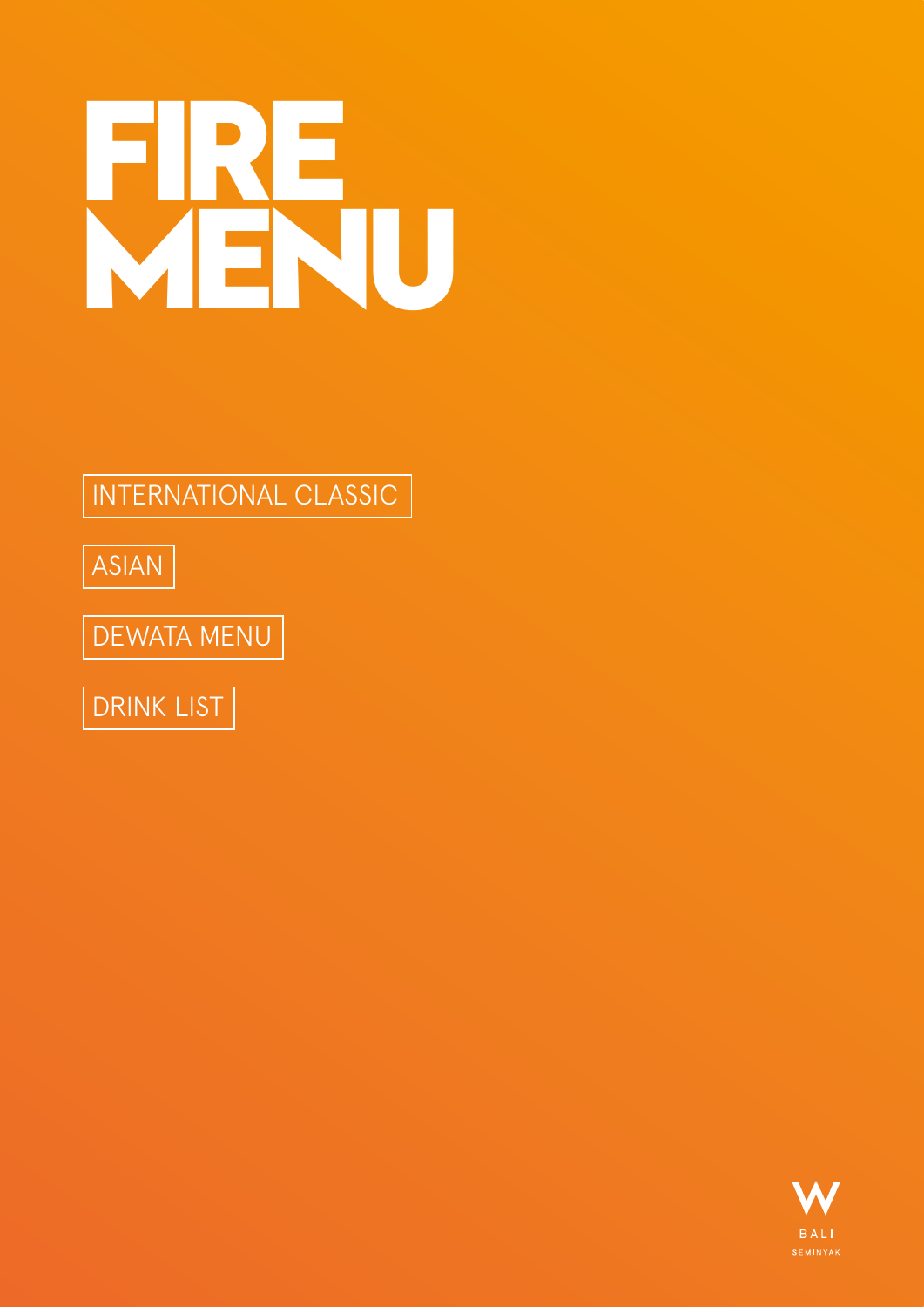## <span id="page-2-0"></span>**FIRE INTERNATIONAL CLASSIC**

W Bali - Seminyak Jl. Petitenget, Kerobokan, Seminyak, Bali 80361, Indonesia wbaliseminyak.com (62) 361 3000 106 bf.wbali@whotels.com

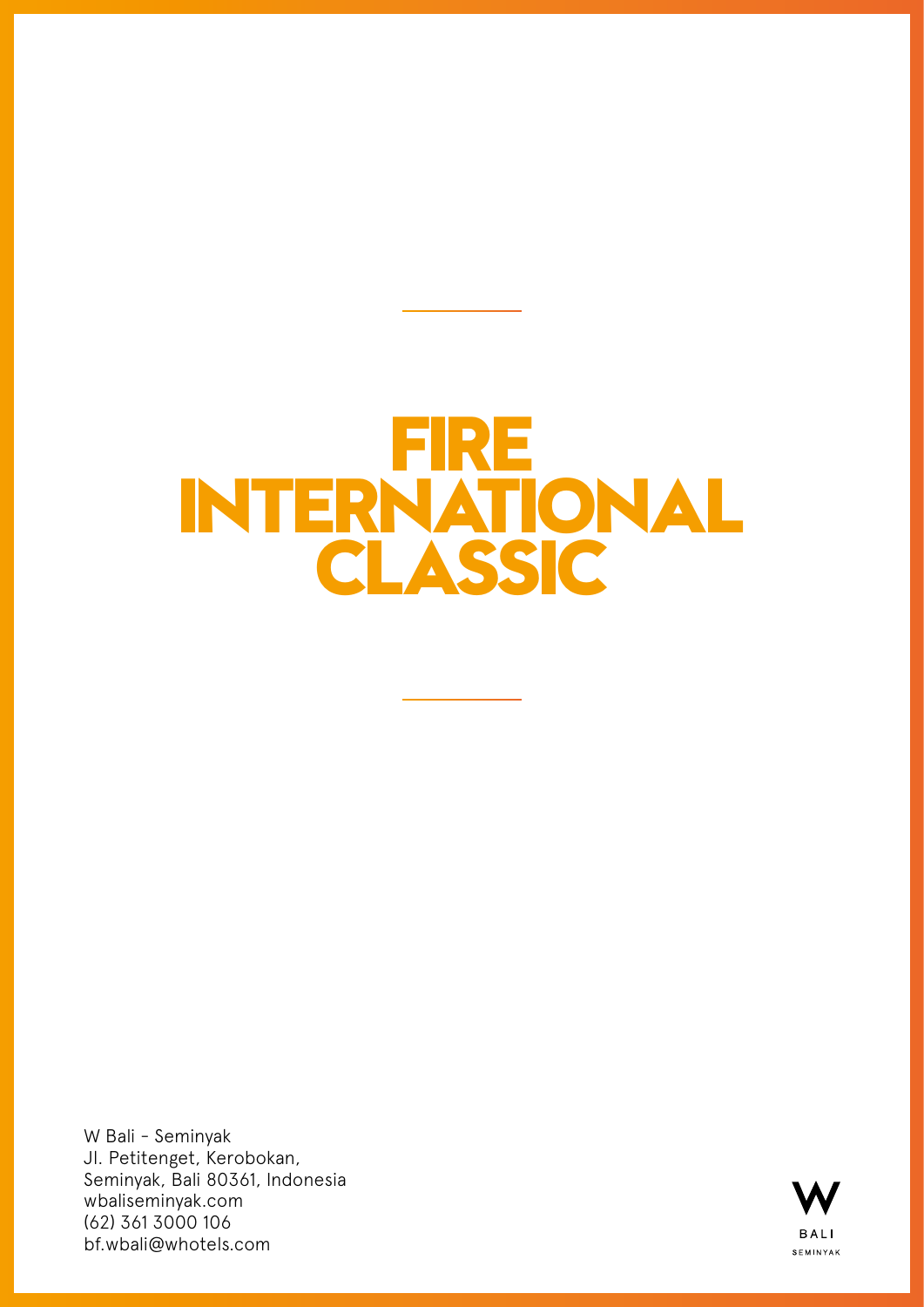## **BURGERS AND SANDOS**

| SE Pepper Crusted Fish Sando<br>Wild arugula, remoulade, ciabatta                                                           | 210 |
|-----------------------------------------------------------------------------------------------------------------------------|-----|
| <b>SECUTION The Falafel Wrap</b><br>Crispy chickpea fritters, sesame yogurt, crumbled feta,<br>tomato, onion, fresh parsley | 170 |
| ్న Grilled Wagyu 9+ Burger<br>Truffle aioli, crispy Parma ham, sunny-side egg, tomato jam,<br>double cheese                 | 265 |
| <b>3</b> Buffalo Chicken Wrap<br>Chicken schnitzel, buffalo sauce, buttermilk aioli,<br>bacon, tomatoes                     | 205 |

#### **ON BREAD**

| (ŏ)                        | Tuna Nicoise<br>Pickled onions, tuna confit, quail egg, fresh mint,<br>nicoise olives                                | 11O |
|----------------------------|----------------------------------------------------------------------------------------------------------------------|-----|
| $\circledcirc \varnothing$ | <b>Spring Harvest</b><br>Crescenza, baby carrots, tarragon, roasted wild<br>mushrooms, asparagus, toasted pistachios | 105 |
| $\circledcirc$             | <b>Smoked Salmon</b><br>Queso fresco, novio radish, garden lemon, fresh herbs                                        | 125 |
| $\circledcirc$             | Squash It<br>Fire roasted squash, wilted kale, pickled butternut squash,<br>fresh cheese, pepitos                    | 100 |

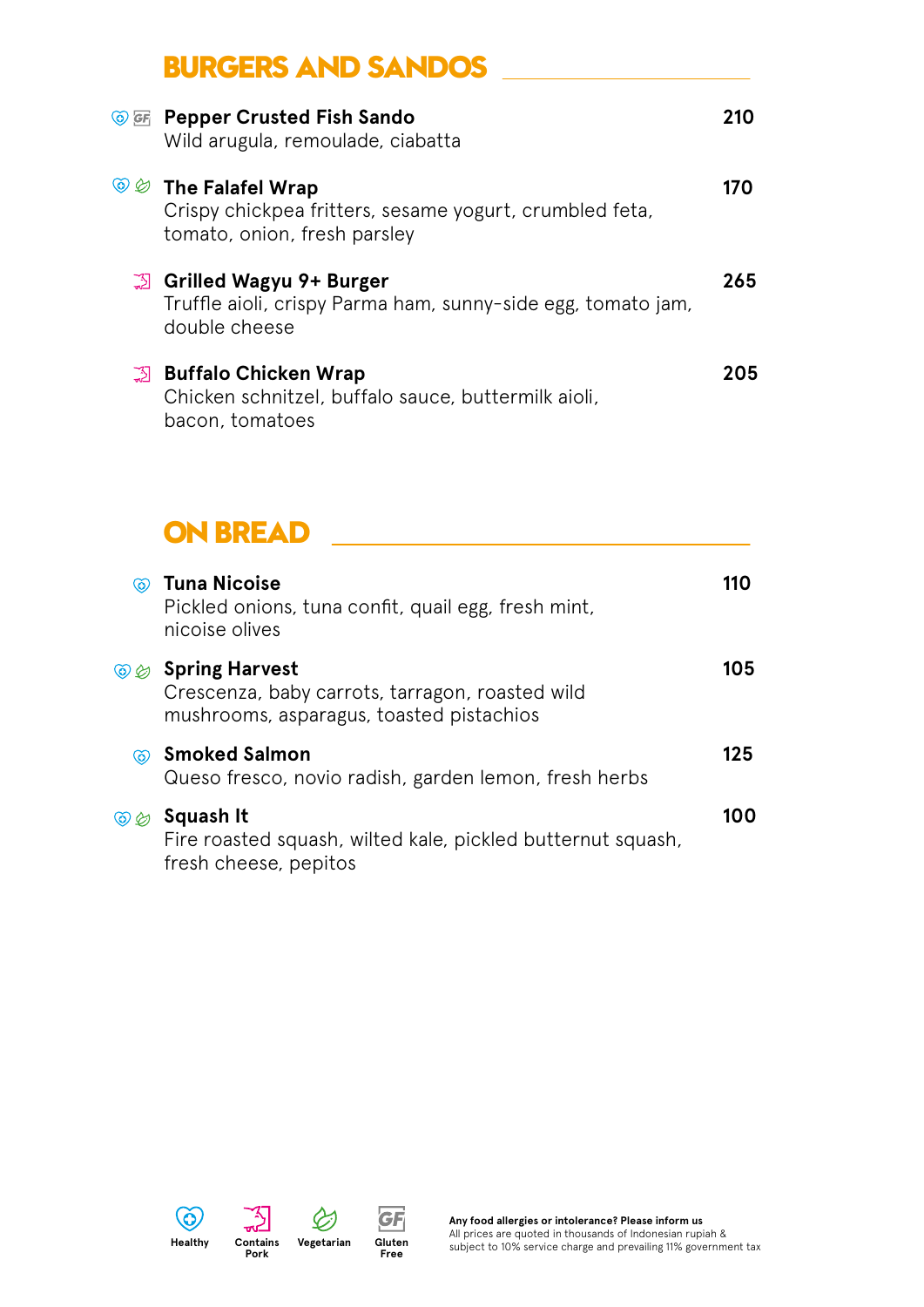## **PASTA**

| $\otimes$ Trio of Cheese Pansotti<br>Toasted sweet corn, herbs crumb, smoked paprika,<br>beurre noisette           | 115 |
|--------------------------------------------------------------------------------------------------------------------|-----|
| Tuna Fettuccini Aglio Olio<br>Tuna confit, chili, garlic, semi dried tomato, olive oil,<br>Grana Padano            | 125 |
| <b>Low &amp; Slow Chicken Tortellini</b><br>White bean cassoulet, grilled mushroom, burnt onion,<br>mushroom froth | 125 |
| Spinach Casarecce<br>Burrata cheese, roasted broccoli, toasted almond,<br>green pesto-cream sauce                  | 125 |
| ුමු Classic Carbonara<br>Spaghetti, streaky bacon, champignon, soft yolk,<br>aged parmesan                         | 125 |



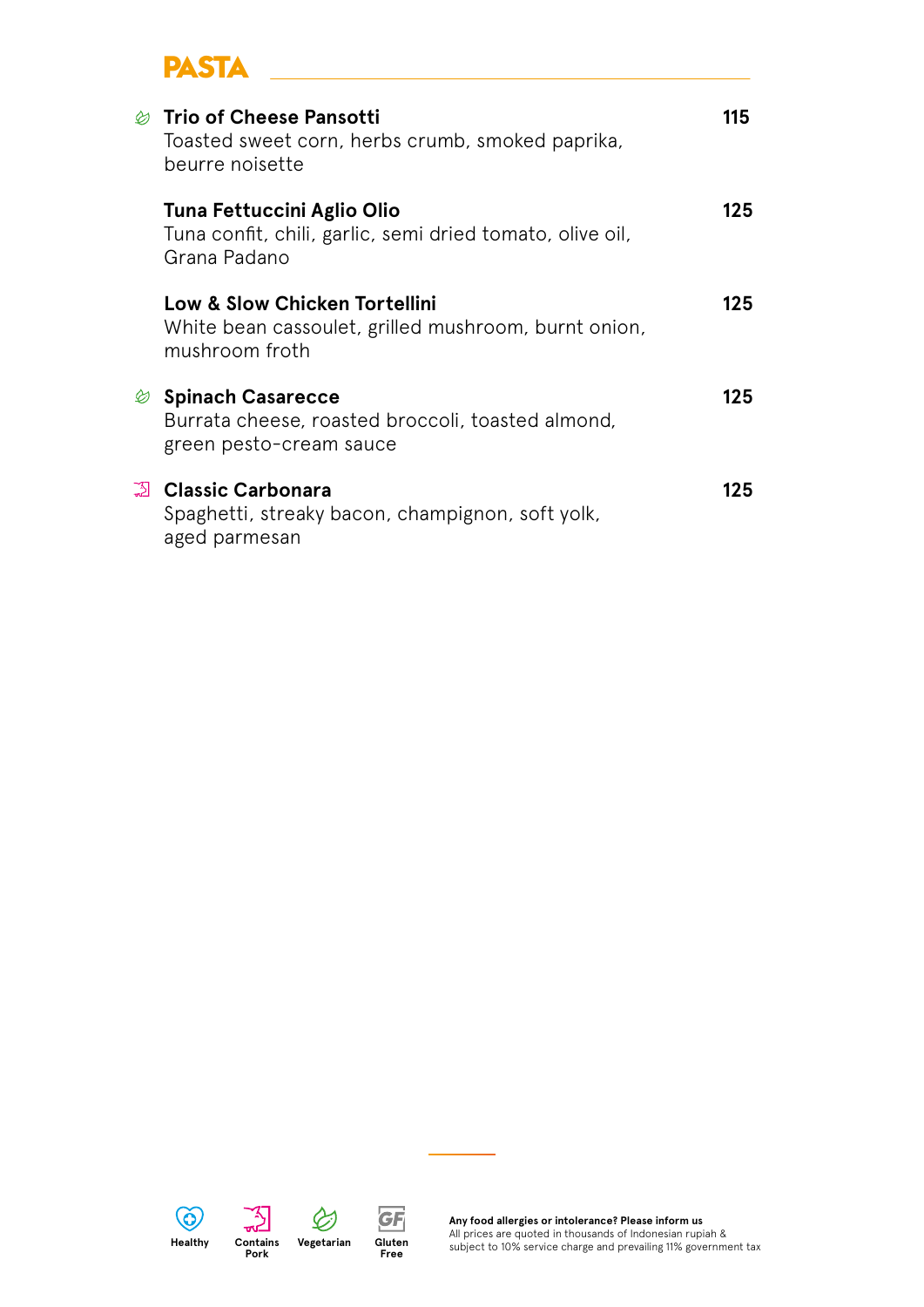## **W BALI PIZZA**

#### **RED PIES**

|       | <b>Classic Burrata</b><br>Crushed tomato, fresh burrata, basil                                                 | 180 |
|-------|----------------------------------------------------------------------------------------------------------------|-----|
|       | <b>Buffalo Chicken</b><br>House buffalo sauce, mozzarella, shallots, coriander,<br>fried chicken, ranch        | 185 |
|       | <b>Jambi Pineapple and Ham</b><br>Ham, pineapple, tomato, basil                                                | 185 |
|       | <b>Moroccan Lamb</b><br>Lamb sausage, ricotta, wasabi arugula, tomato,<br>pecorino                             | 210 |
|       | <b>Smoky Beef Chorizo</b><br>Roasted peppers, sundried tomatoes, goat cheese,<br>fennel                        | 195 |
|       | <b>WHITE PIES</b>                                                                                              |     |
|       | <b><i><b> © Charred Broccoli</b></i></b><br>Charred broccoli, grana padano, mozzarella, olives,<br>hot peppers | 210 |
|       | $\otimes$ Funghi<br>Wild mushrooms, grana padano, moringa                                                      | 185 |
| ု့သျှ | <b>Prosciutto</b><br>Prosciutto di parma, grana padano, mozzarella, arugula                                    | 225 |
| ల     | 4 Formaggi<br>Tomato, mozzarella, burrata, goat cheese, grana padano                                           | 215 |
|       | <b>SØ Watermelon</b><br>Fresh seasonal fruits, berries, yogurt gel                                             | 110 |







**Contains**<br>**Pork** 

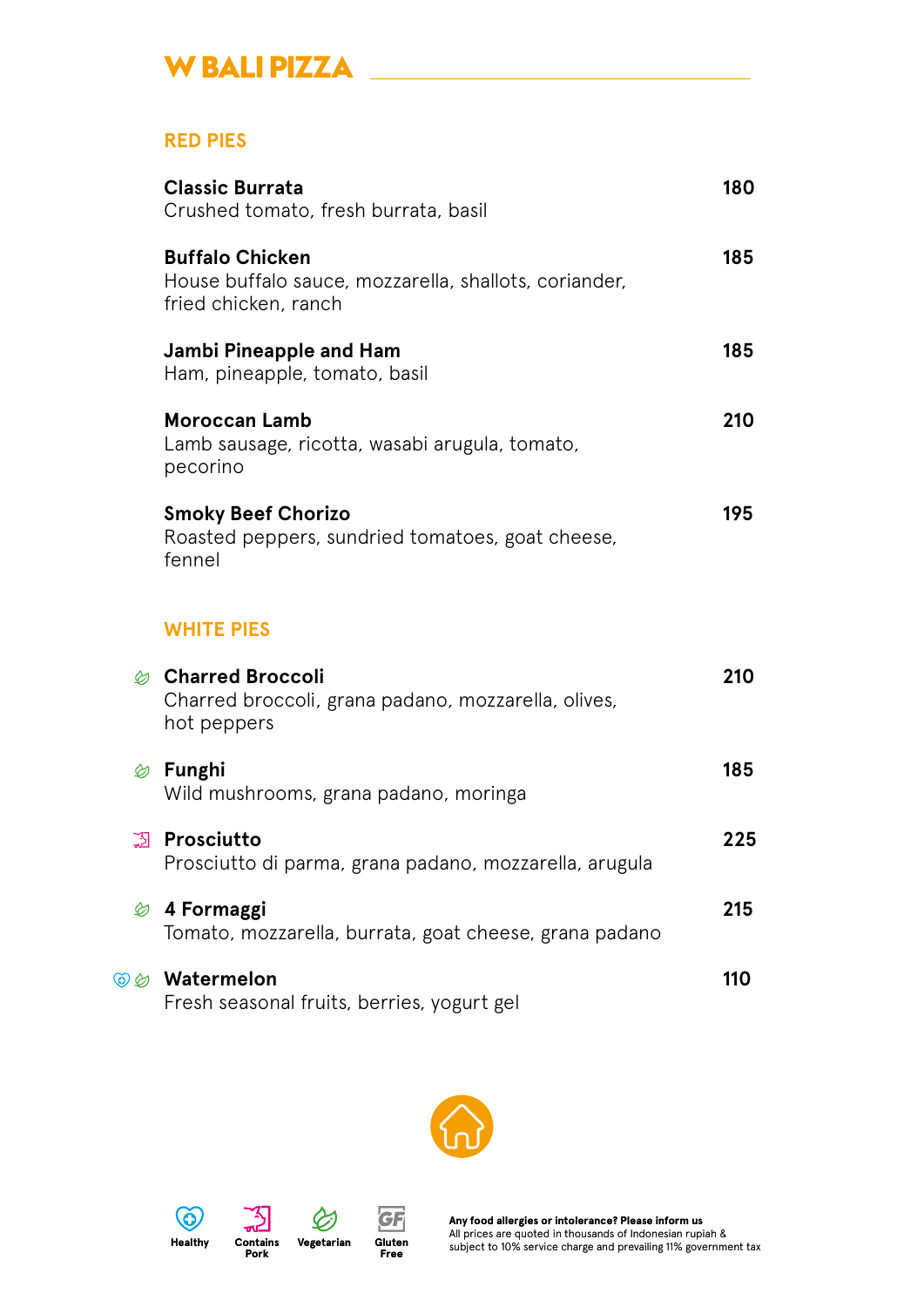<span id="page-6-0"></span>

W Bali - Seminyak Jl. Petitenget, Kerobokan, Seminyak, Bali 80361, Indonesia wbaliseminyak.com (62) 361 3000 106 bf.wbali@whotels.com

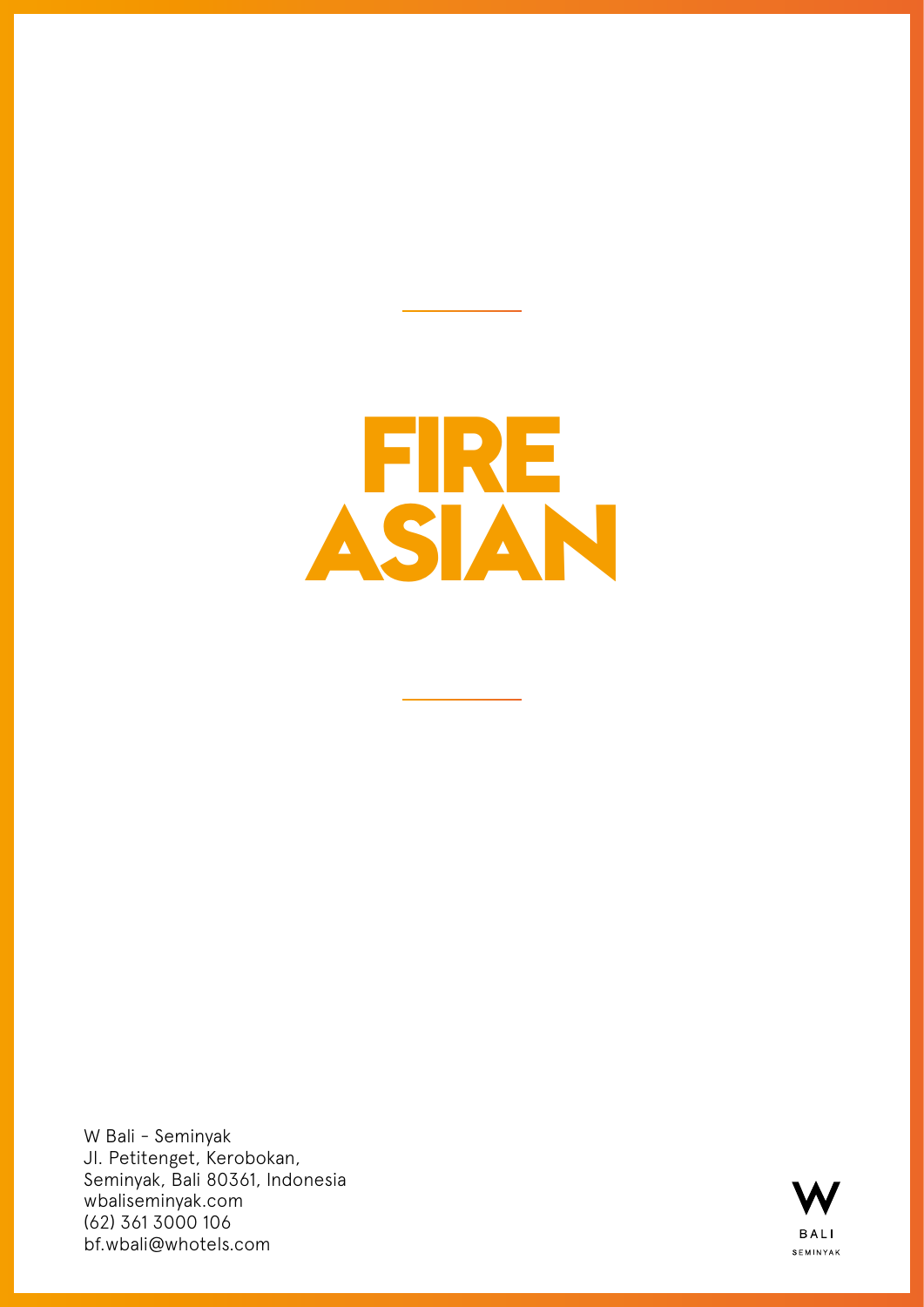## **ASIAN**

| <b>Nasi Goreng Lobster</b><br>Grilled slipper lobster, sambal, sunny side egg,<br>acar, prawn crackers                                      | 210 |
|---------------------------------------------------------------------------------------------------------------------------------------------|-----|
| <b>Nasi Goreng Sambal Kecombrang</b><br>Aromatic ginger flower paste, shredded chicken,<br>kemangi, sunny side egg, prawn crackers          | 125 |
| <b>Spicy Chicken Dan Dan Noodles</b><br>Aromatic fried minced chicken, hand cut noodles,<br>bok choy, spicy sesame sauce, Sichuan chili oil | 205 |
| <b>Sumatran Beef Rendang</b><br>Prime beef braised with Indonesian spices, coconut milk,<br>prawn crackers, rice                            | 210 |
| Seared Tuna and Grains<br>Miso sesame glazed sweet potato, turmeric, charred onion,<br>snow pea, grilled portobello, avocado, flax seed     | 195 |
| Steamed Wild Barramundi<br>Asian greens, soy-ginger and lemongrass broth                                                                    | 250 |
| <b>Kung Pao Chicken</b><br>Hong Kong yellow noodles, green peppers,<br>toasted sesame                                                       | 160 |





w



**Gluten Free**

GF

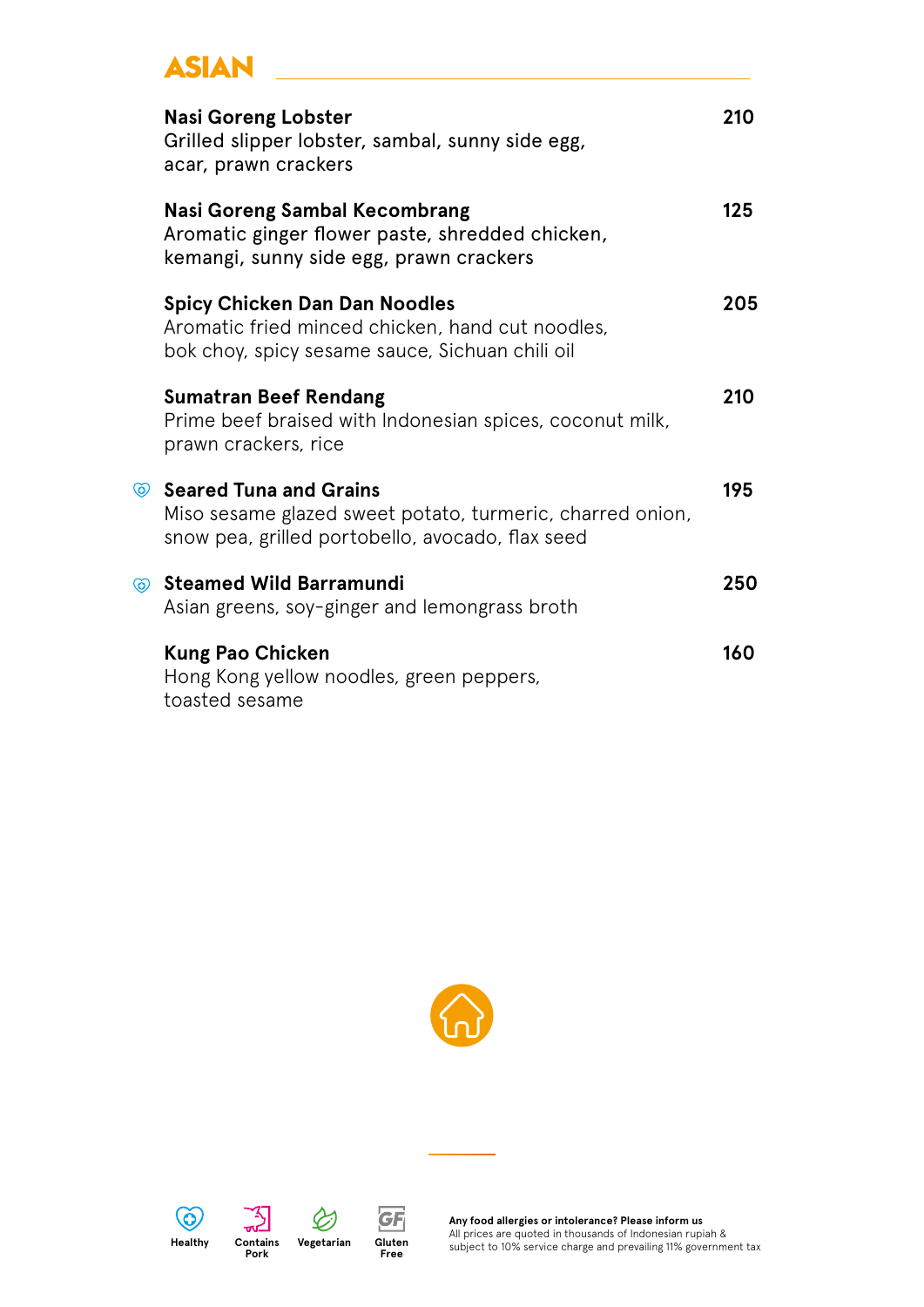Celebrating our roots with selections of Bali's best bites, now available at Fire Restaurant and In Room Dining.

<span id="page-8-0"></span>**DEWATA**

**MENU**

**DAILY LUNCH & DINNER**

ENRE

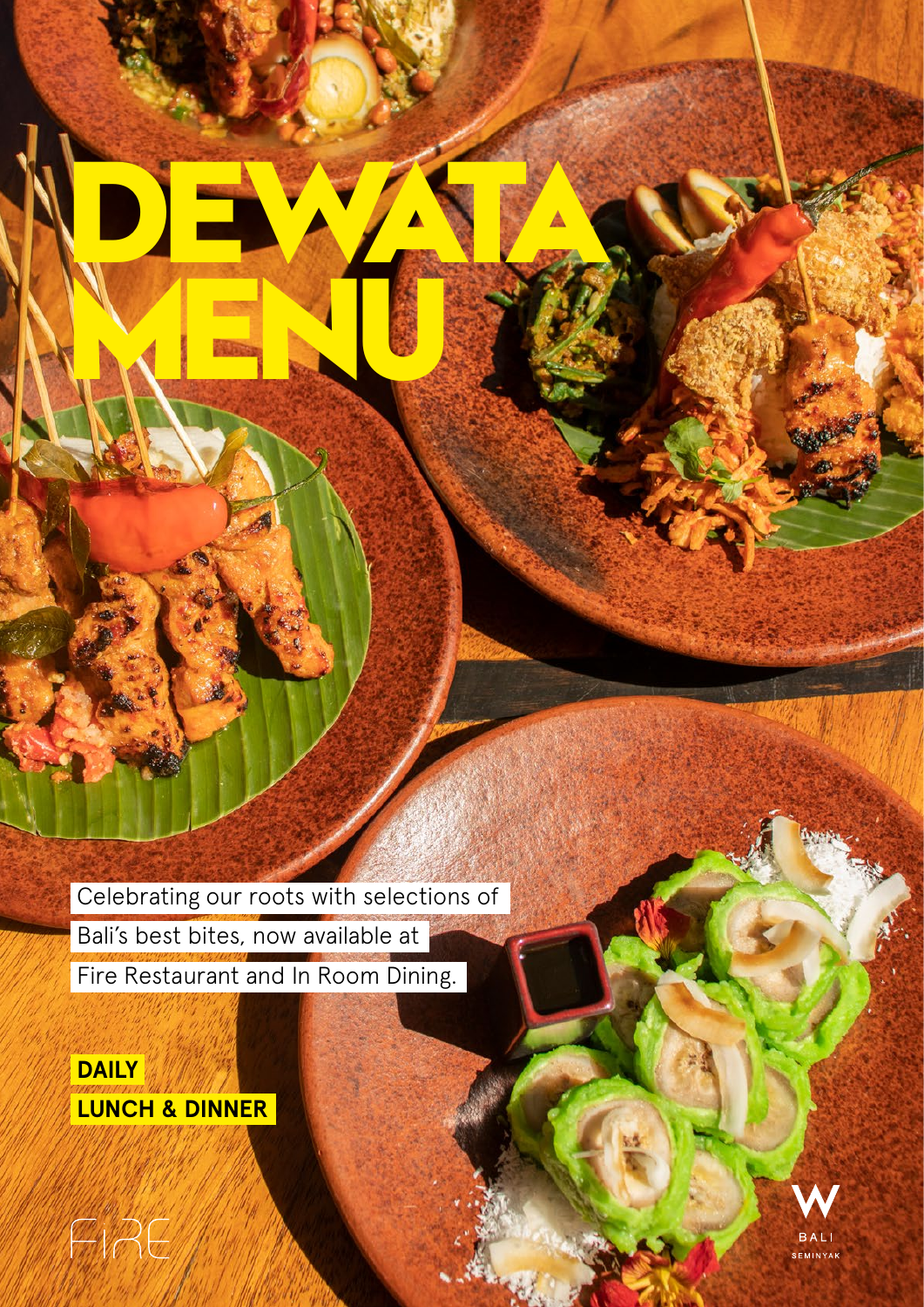## **MAIN**

|                     | <b>SE Nasi Campur Babi</b>                                                                                               | 105        |
|---------------------|--------------------------------------------------------------------------------------------------------------------------|------------|
|                     | Be genyol, lawar, satay lilit, samsam, pork cracker, sambal goreng                                                       |            |
|                     | Braised pork belly, satay lilit, crispy marinated rolled pork belly,                                                     |            |
|                     | pork cracker, sambal                                                                                                     |            |
|                     | GF Sate Plecing "Bawah Pohon"                                                                                            | 85/80      |
|                     | Babi atau Ayam, lontong, sea salt, chili                                                                                 |            |
|                     | Pork or chicken, steamed rice cake, sea salt, chili                                                                      |            |
|                     |                                                                                                                          |            |
|                     | GF Ikan Laut Sambal Matah<br>Ikan bakar khas Jimbaran, bumbu rajang Bali, jeruk limo, kemangi                            | 125        |
|                     | Jimbaran style marinated grilled fish, Balinese spices, kaffir lime,                                                     |            |
|                     | kemangi                                                                                                                  |            |
|                     |                                                                                                                          |            |
|                     | <b>GF</b> Nasi Tempong                                                                                                   |            |
|                     | (Ayam (chicken)/ Bebek (duck)/ Ikan Gurame (gourami fish))<br>Bayam rebus, tahu & tempeh goreng, mentimun, sambal terasi | 85/110/115 |
|                     | Steamed local spinach, fried marinated tofu & tempeh, cucumber,                                                          |            |
| Z                   | shrimp paste sambal                                                                                                      |            |
|                     |                                                                                                                          |            |
| $\frac{1}{2}$       | <b>Tipat Kuah Ayam</b>                                                                                                   | 85         |
|                     | Ayam sisit betutu, telor pindang, sate ayam bumbu,                                                                       |            |
|                     | sambal matah, lawar, kacang goreng                                                                                       |            |
|                     | Shredded chicken betutu, braised boiled egg, chicken satay,<br>sambal matah, lawar, peanut                               |            |
|                     |                                                                                                                          |            |
|                     | Nasi Campur Bali                                                                                                         | 95         |
|                     | Ayam suir, udang goreng, telor pindang, tempe manis,                                                                     |            |
|                     | sate ayam bumbu, kacang kalasan                                                                                          |            |
|                     | Shredded chicken, crispy shrimps, braised boiled egg,                                                                    |            |
|                     | sweet tempeh, chicken satay, long bean kalasan                                                                           |            |
|                     |                                                                                                                          |            |
|                     |                                                                                                                          |            |
|                     |                                                                                                                          |            |
|                     | GF Jaje Laklak khas Buleleng                                                                                             | 55         |
|                     | Kelapa parut, saos gula aren                                                                                             |            |
|                     | Balinese traditional mini pancake, fresh grated coconut, palm sugar sauce                                                |            |
|                     | <b>GF</b> Pisang Rai Kukus                                                                                               | 55         |
|                     | Biu raja, kulit sum sum, pandan, karamel saos, plantain,                                                                 |            |
|                     | Rice cake skin, pandan, caramel sauce                                                                                    |            |
|                     | <b>GF</b> Batun Bedil                                                                                                    | 55         |
|                     | Ubi ungu manis, nangka manis, bluluk, santan kelapa, saos gula aren                                                      |            |
|                     | Steamed and shaped sweet purple potato, jack fruit,                                                                      |            |
|                     | sugar palm fruit, coconut milk, palm sugar sauce                                                                         |            |
|                     |                                                                                                                          |            |
|                     | <b>GF Es Campur</b>                                                                                                      | 55         |
|                     | Buah-buahan khas Bali, kolang kaling, jelly buah, selasih, es serut                                                      |            |
|                     | Balinese seasonal fruits, sugar palm fruit, fruity jelly's,<br>basil seeds, shaved ice                                   |            |
|                     |                                                                                                                          |            |
|                     |                                                                                                                          |            |
|                     | Any food allergies or intolerance? Please inform us<br>All prices are quoted in thousands of Indonesian rupi             |            |
| Contains<br>Healthy | Vegetarian<br>Gluter<br>subject to 10% service charge and prevailing 11% gove                                            |            |

**Pork** 

**Gluten Free**

**Any food allergies or intolerance? Please inform us** All prices are quoted in thousands of Indonesian rupiah & subject to 10% service charge and prevailing 11% government tax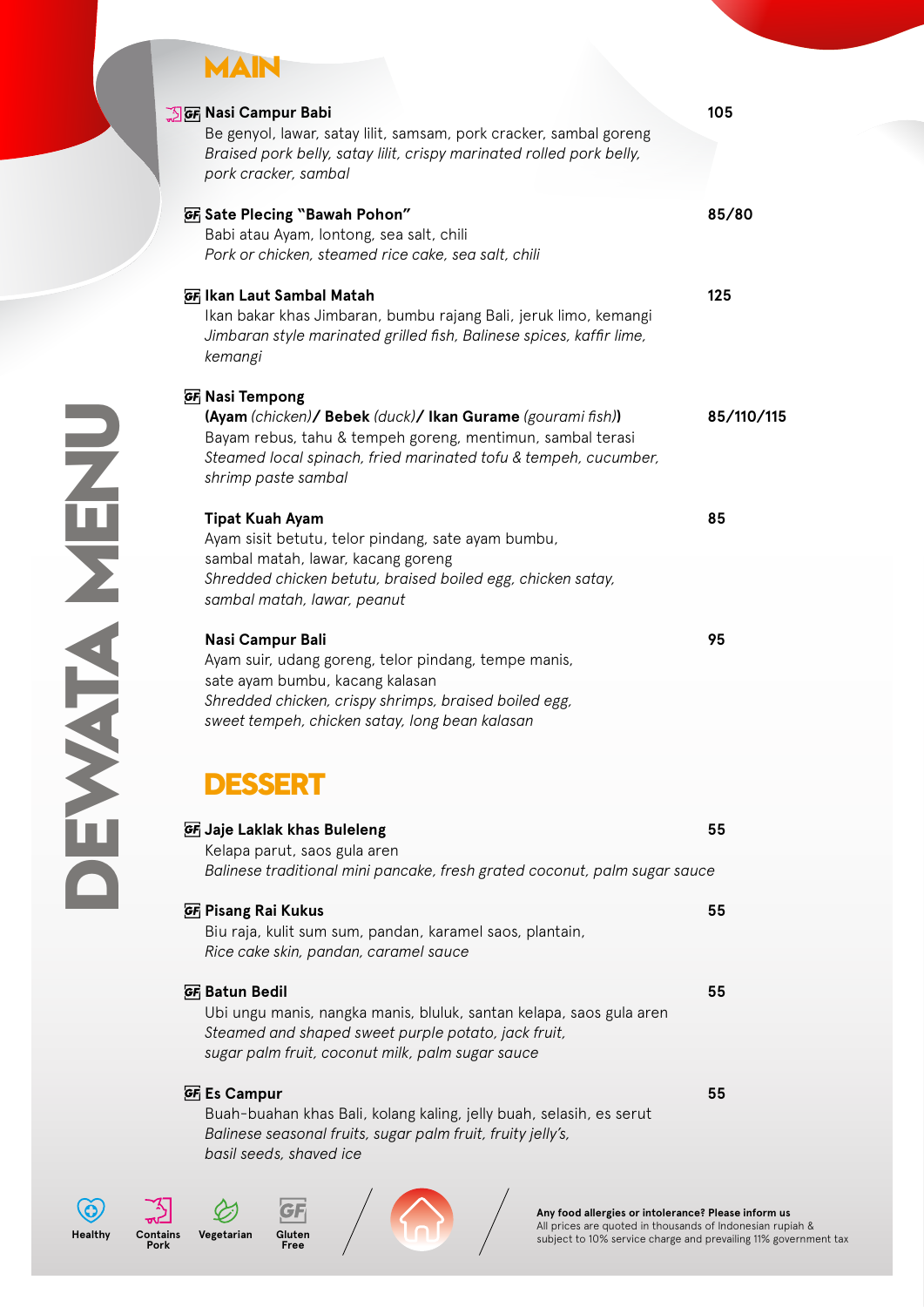# <span id="page-10-0"></span>**DRINK LIST**

W Bali - Seminyak Jl. Petitenget, Kerobokan, Seminyak, Bali 80361, Indonesia wbaliseminyak.com (62) 361 3000 106 bf.wbali@whotels.com

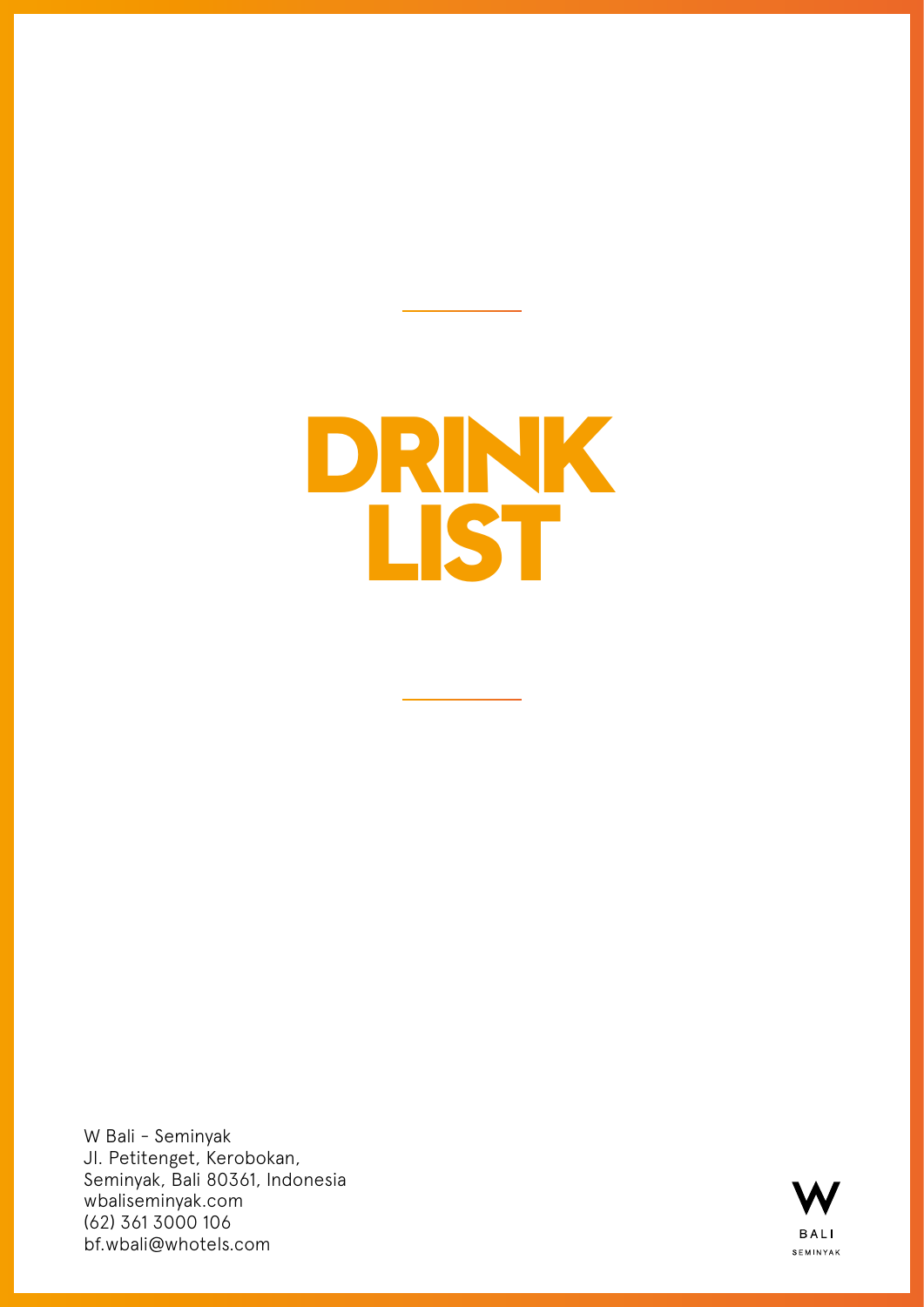## **INTERESTING, LIQUID SHOW & SIGNATURE**

#### **FIRE RITUAL 200**

A little Fire ritual on the table. Suitable as a hot drink or as a liquid dessert. With the fire ritual we caramelized the honey, infused the flavors of the tamarillo and let all the flavors come together.

#### *Bourbon // Honey // Balinese Tamarillo Fruit // Pineapple Honey Orange Peel*

#### **LIQUID OF FIRE** 145

Something Spicy is always be on the spot for the Balinese, this beverage is created to give you the spicy sensation to build your appetite before dinner with a fruity & fresh taste, a combination of W-made Bedugul berry infused vodka shaken with crushed dates and fresh sage from our chef garden. Sprinkle of chili and squeezed lemon to balance it all.

#### *W-Made Berry Vodka // Dates // Chili // Fresh Sage Lemon Juice*

#### **THE BRAVE JATAYU** 165

Jatayu is a bird, a hero on the Kecak Dance. There is a scene when Jatayu tried to help Dewi Sitha kidnapped by Rahwana.They fight until Jatayu bled all over his body and the blood blurred his vision. The moment Jatayu saw Sitha's sad face, he went on fighting relentlessly. This cocktails is inspired by how brave Jatayu's spirirt was! Herbal taste from turmeric lawak & vermouth, and a refreshing taste from splashed bubble and elderflower.

#### *Gin // Sweet Vermouth // Tumeric Lawak // Prosecco Elderflower*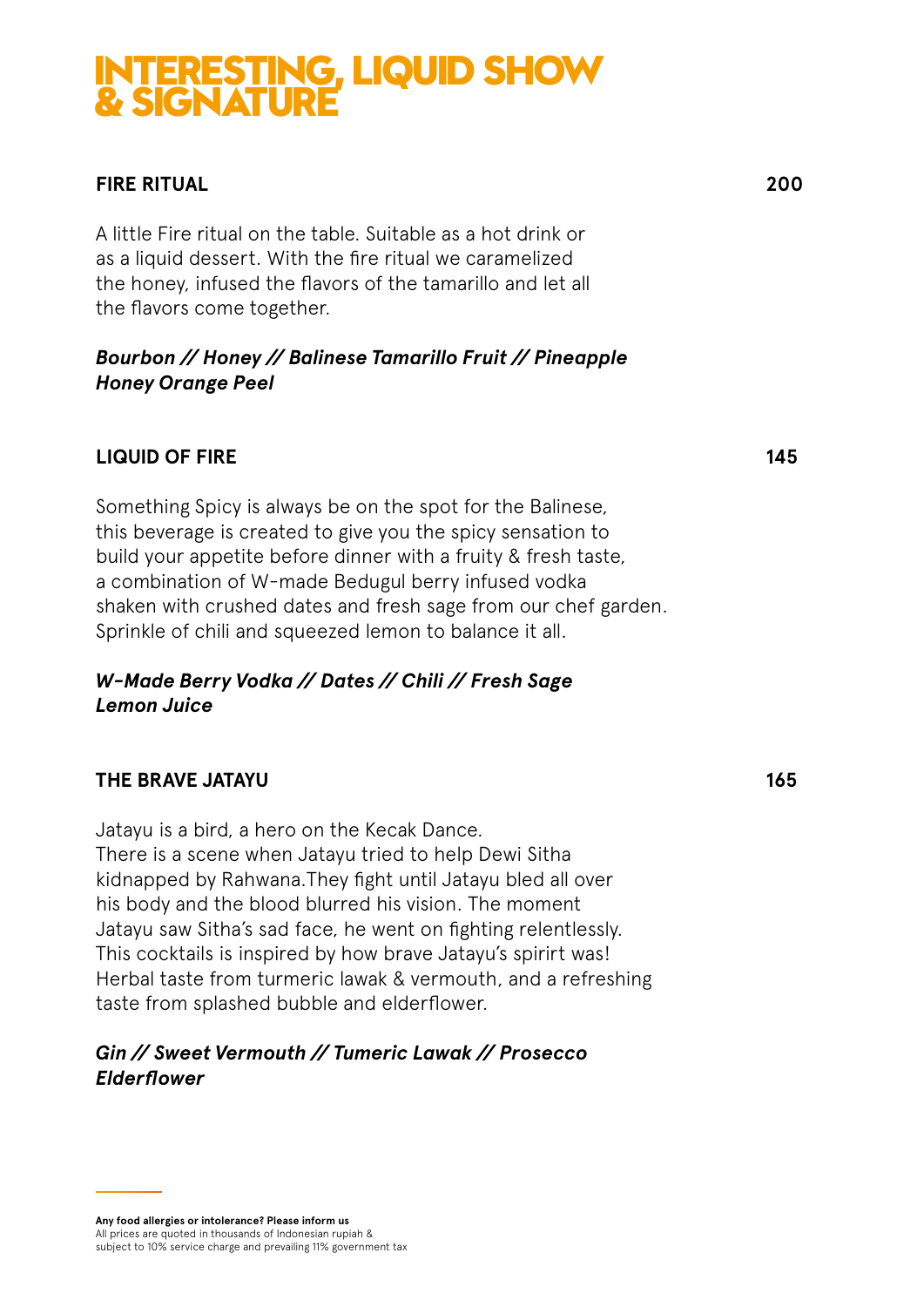#### **HANOMAN OBONG 165**

This beverage is made to present Hanoman's anger, when he burned the forest areas in Alengka before going to meet Dewi Sitha to give the ring from Sri Rama is as proof of the truth that Hanuman is the messenger of Rama. The unique taste of W-made local soursop shrub, combined with the fresh & sour sip of margarita, served with a smoke bonfire on top of the glass.

#### *Tequila // Triple Sec // Soursop Shrub // Fresh Lemon Juice Greentea Salt*

#### **BALINESE FLOWER BATH 145**

Experience Balinese cleansing ritual, called "melukat", using Tirtha (holy water) and many forms of flowers, that we believe can clean our body, mind & soul! We present this drink with flowers on top. Floral, sour & peppery taste, with a hint of crafted asian spiced Gin.

#### *East Indies Spice Gin // Magnolia & Pepper Syrup // Lemon Juice Serve With Crafted Balinese Bowl & Top With Edible Flower*

#### **BUNGA KEMANGI 145**

Beverage inspired by the herbal trend, made from kemangi (Indonesian Basil). Known as one of a favorite leaf for salad, served with sambal and lemongrass flavor to surprise your sense! Finished with a splash of elderflower tonic at the end.

#### *East Indies Spice Gin // W-Made Fresh Kemangi & Lemongrass Cordial // Lemon Juice // Elderflower Tonic Water*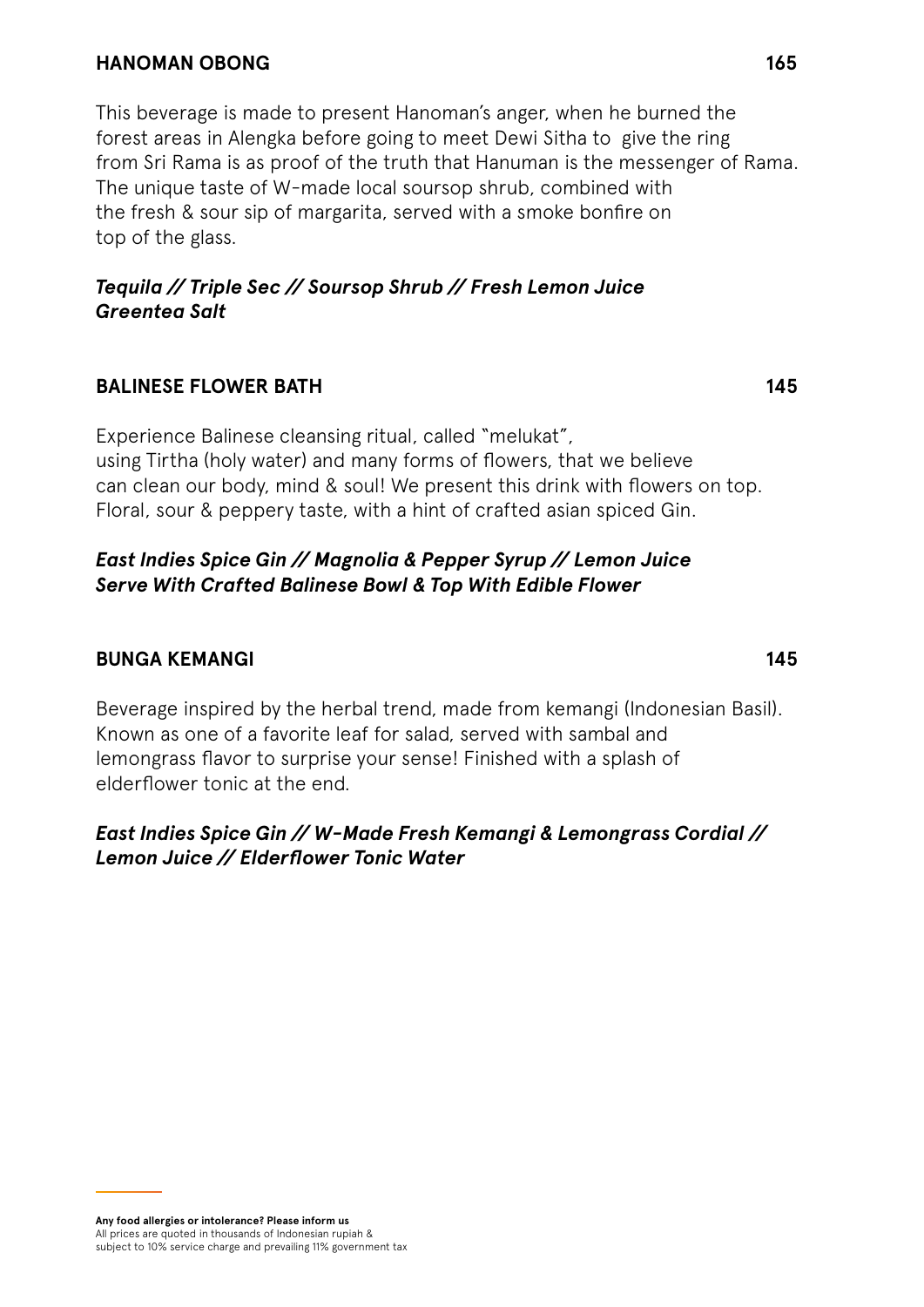## **DARING,**

## **RECONSTRUCT CLASSICS**

#### **TRUFFLE MARRY** 180

A common hangover remedy drink. With a spicy and complex taste from tomato juice, Worcestershire sauce, hot sauces, salt pepper and finished with truffle oil to deliver a rich flavor of a bloody mary.

#### *Vodka // Tomato Juice // Worcestershire sauce // Hot sauces Salt pepper // Trufle Oil*

#### **ROSE TEA GIMLET** 145

Cool, classy, sweet Gin Gimlet cocktail. Inspired by the classic recipe with a twist of a special homemade lemon rose sorbet, combined with crafted spice gin, finished with earl grey tea cordial to balance the sourness.

#### *East Indies Spice Gin // Homemade Lemon Rose Sorbet Early Grey Tea Cordial*

#### **EAST SIDE** 145

Feel the fresh of minted orange, light & citrusy! Kintamani is one village in Bali that is located near the Batur lake. The climate here is hot during the day and super cold durring night time, which makes them the best area to grow tangerine and mint leaf plant. Inspired from Southside Cocktails, this drink will give you the hint of how beautiful this area is, with a fresh air of cold kintamani.

#### *Selaka Ning Crafted Arak // Tangerine // Mint // Lemon Juice*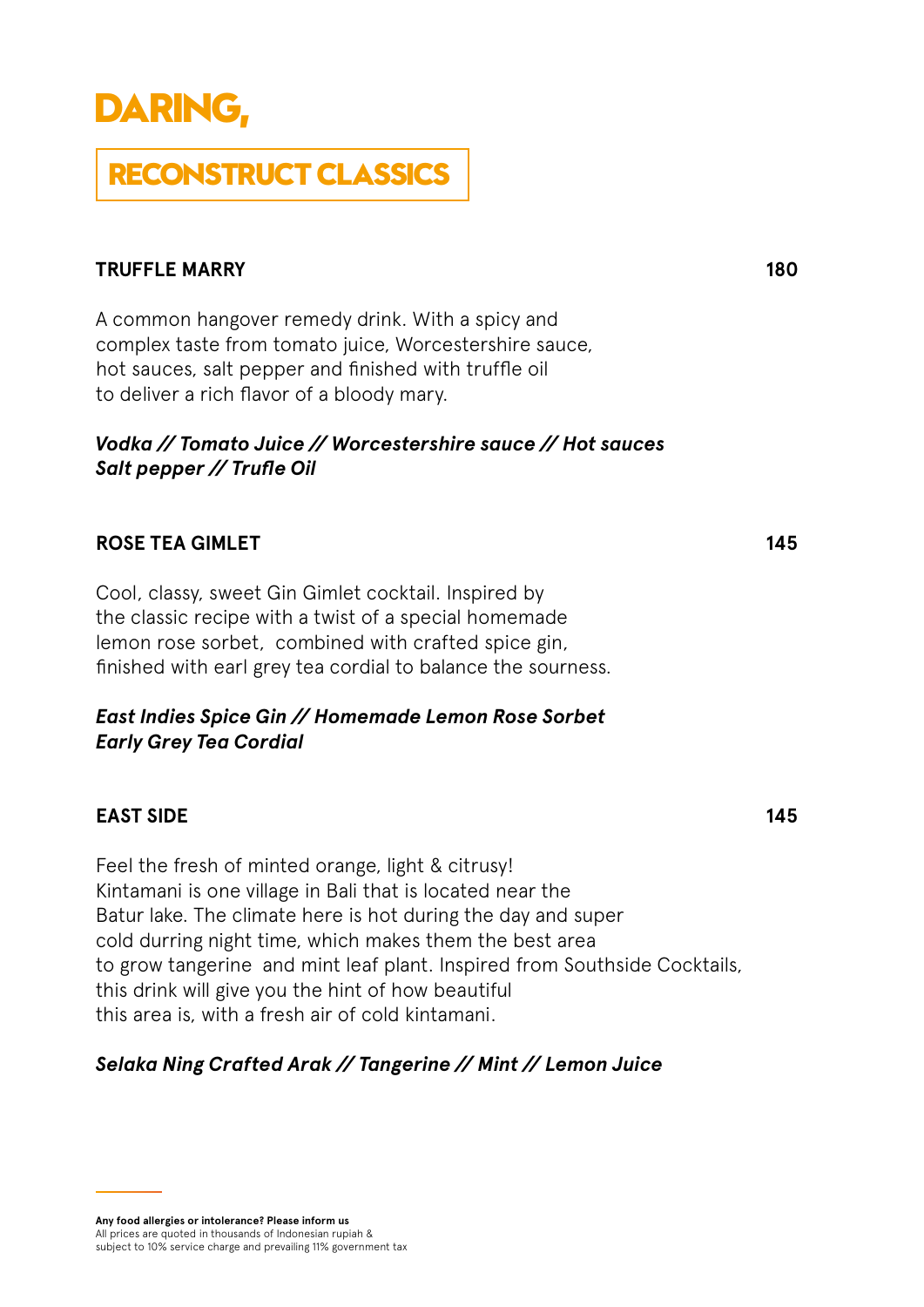#### **ESPRESSO GULA AREN 145**

The story started in London 1983. Feel the rich aroma of the short black espresso from Arabica Kintamani that has a specific citrus character and mixed with Nusantara Cold Brew Coffee Liqueur that is made from Indonesia's best coffee! You will alos be surprised by a rich flavor of the drink, where the subtle sweetness of cocktails come from Organic Gula Aren from Pupuan-Tabanan. To finish, we add house pouring vodka as a soul of the cocktail. Served in a Coupe glass with a thick creamy froth!

#### *Vodka // Nusantara Cold Brew // Kintamani Espresso Pupuan-Tabanan Gula Aren*

#### **NANIGRONI** 165

Bold, Classic, Appetite. Our favorite classic drink! "Nani" translated as "you" in the Buleleng slank language, that inspired us to make the twisted Negroni for You with a Balinese crafted grapa mixed with red italian bitter and balanced with a mix of vermouth to bring a smooth caracter of Negroni.

*Saba Grapa // Campari // Mix Vermout*

#### **PISANG BAKAR OLD FASHION** 180

Enjoy evening - Have a good time with the traditional burnt banana snack and a cup of chocolatw or tea. A twisted old fashioned cocktail to pair with pisang bakar. *Diplomático Rum Reserva Exclusive // Chocolate Bitter Banana Sugar*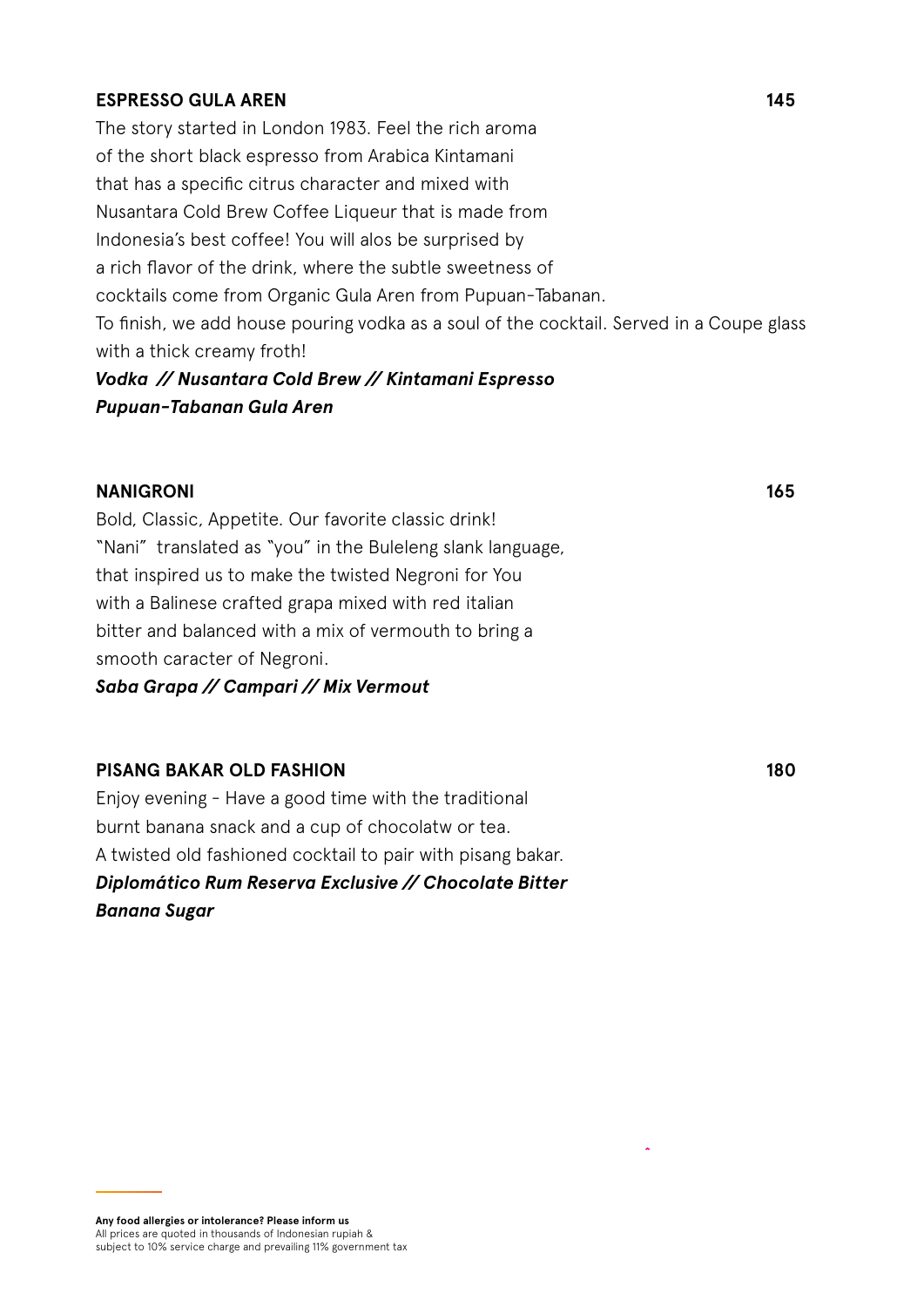### **SPIRITS**

| <b>ANISEEDS &amp; BITTERS</b><br>Richard<br>Pernod<br>Campari<br>Sambuca | 120<br>120<br>120<br>120 | <b>Glass Bottle</b><br>2,500<br>2,500<br>2,500<br>2,500 | <b>VODKA</b><br><b>Absolut Elyx</b><br>Skyy<br><b>Ketel One</b><br><b>Belvedere</b><br><b>Grey Goose</b> | 155<br>120<br>130<br>155<br>155 | <b>Glass Bottle</b><br>3,400<br>2,500<br>2,800<br>3,400<br>3,400 |
|--------------------------------------------------------------------------|--------------------------|---------------------------------------------------------|----------------------------------------------------------------------------------------------------------|---------------------------------|------------------------------------------------------------------|
| <b>COGNAC</b>                                                            |                          |                                                         | Ciroc                                                                                                    | 155                             | 3,400                                                            |
| <b>Martell VSOP</b>                                                      | 320                      | 6,500                                                   |                                                                                                          |                                 |                                                                  |
| <b>Martel Cordon Bleu</b>                                                |                          | 16,500                                                  | <b>FLAVORED VODKA</b>                                                                                    |                                 |                                                                  |
| Martell XO                                                               |                          | 18,500                                                  | Absolut Vanilla                                                                                          | 120                             | 2,500                                                            |
| <b>Remy Martin VSOP</b>                                                  | 320                      | 6,500                                                   | <b>Absolut Citron</b>                                                                                    | 120                             | 2,500                                                            |
| <b>Hennessy VSOP</b>                                                     | 320                      | 6,500                                                   | <b>Absolut Raspberry</b>                                                                                 | 120                             | 2,500                                                            |
| <b>Hennessy Paradise Extra</b>                                           |                          | 35,000                                                  |                                                                                                          |                                 |                                                                  |
|                                                                          |                          |                                                         | <b>GIN</b>                                                                                               |                                 |                                                                  |
| <b>TEQUILA</b>                                                           |                          |                                                         | <b>Beefeater</b>                                                                                         | 120                             | 2,500                                                            |
| Olmeca                                                                   | 120                      | 2,500                                                   | Monkey 47                                                                                                | 225                             | 3,400                                                            |
| Jose Cuervo Reposado                                                     | 120                      | 2,500                                                   | Gibson's                                                                                                 | 120                             | 2,500                                                            |
| 1800 Silver                                                              | 155                      | 3,400                                                   | East Indies craft                                                                                        | 120                             | 2,500                                                            |
| Herradura Plata                                                          | 130                      | 2,800                                                   | Tanqueray<br><b>Bombay Sapphire</b>                                                                      | 130<br>130                      | 2,800<br>2,800                                                   |
| <b>Espolon Blanco</b>                                                    | 155                      | 3,400                                                   | Hendrick's                                                                                               | 155                             | 3,400                                                            |
| Patrón Reposado                                                          | 220                      | 4,800                                                   | Komasa Japanese Craft                                                                                    | 155                             | 3,400                                                            |
| Patrón Anejo                                                             | 240                      | 5,300                                                   | Roku Japanese Craft                                                                                      | 155                             | 3,400                                                            |
| Gran Patrón Burdeos                                                      |                          | 22,500                                                  | <b>RUM</b>                                                                                               |                                 |                                                                  |
| Don Julio Reposado                                                       | 200                      | 4,400                                                   | Captain Morgan                                                                                           | 120                             | 2,500                                                            |
| Don Julio Anejo                                                          | 220                      | 4,800                                                   | Bacardi Light                                                                                            | 120                             | 2,500                                                            |
|                                                                          |                          |                                                         | Ron Zacapa 23 years                                                                                      | 280                             | 6,000                                                            |

Ron Zacapa XO 8,500

l,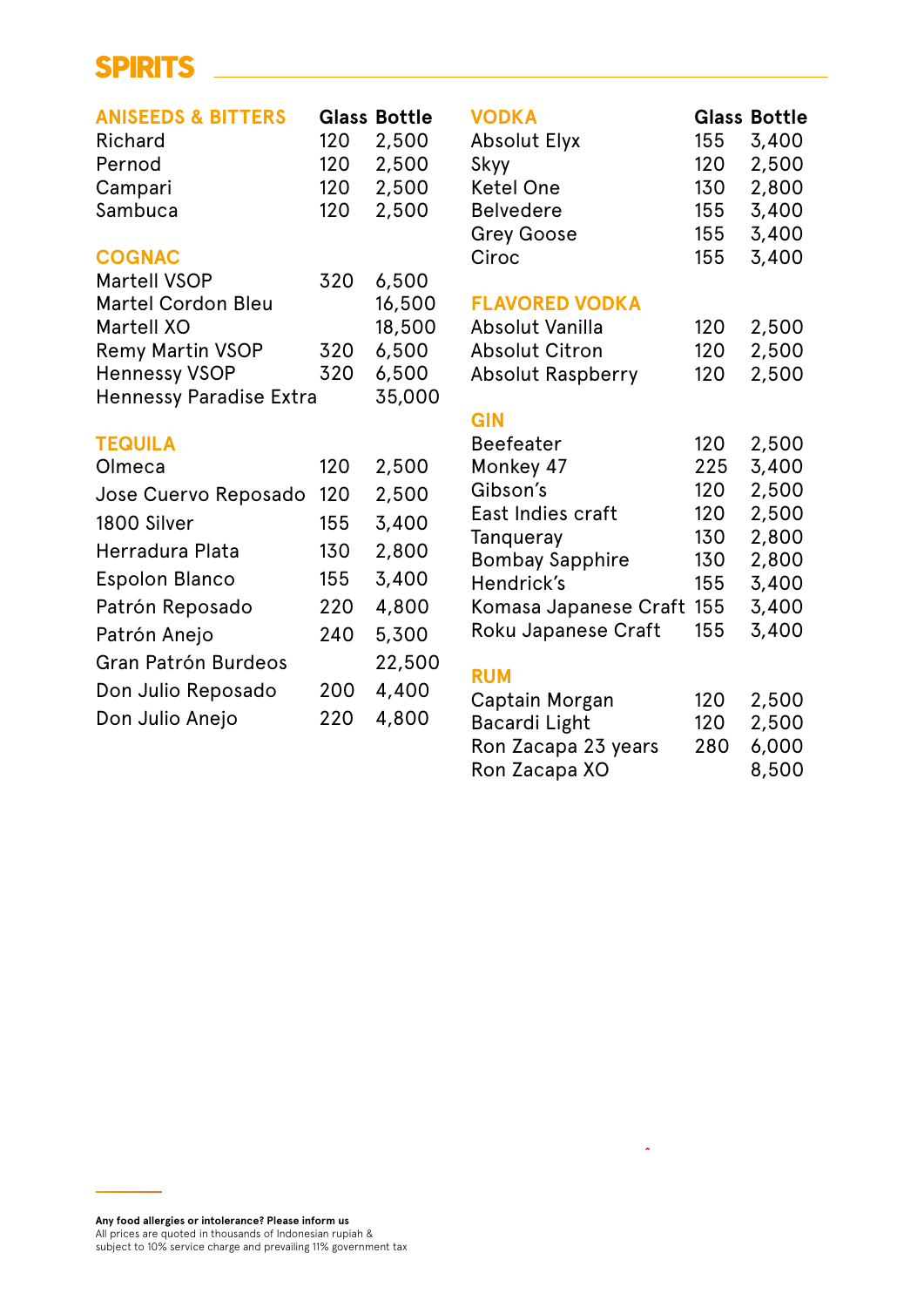#### **SPIRITS**

| <b>WHISKEY</b>              |     | <b>Glass Bottle</b> | <b>Single Malt Speyside</b><br><b>Glenfiddich 12 Years</b> | 170 | <b>Glass Bottle</b><br>3,700 |
|-----------------------------|-----|---------------------|------------------------------------------------------------|-----|------------------------------|
| <b>American</b>             |     |                     | <b>Glenfiddich 15 Years</b>                                | 270 | 5,900                        |
| <b>Jack Daniels</b>         | 130 | 2,800               | Singleton 12 Years                                         | 200 | 4,400                        |
| Gentlemen Jack              | 155 | 3,400               | Singleton 15 Years                                         | 270 | 5,900                        |
|                             |     |                     | <b>Macallan 12 Years</b>                                   | 330 | 6,900                        |
| <b>Bourbon</b>              |     |                     | <b>Macallan 18 Years</b>                                   |     | 18,500                       |
| Jim Beam                    | 120 | 2,500               |                                                            |     |                              |
| Wild Turkey 101             | 155 | 3,400               | <b>Japanese</b>                                            |     |                              |
|                             |     |                     | Tenjaku Pure Malt                                          | 130 | 2.800                        |
| <b>Canadian</b>             |     |                     | The Yamazaki Distiller's                                   |     | 11.500                       |
| <b>Canadian Club</b>        | 120 | 2,500               | Reserve                                                    |     |                              |
|                             |     |                     | The Yamazaki                                               |     | 29.500                       |
| <b>Irish</b>                |     |                     | Single Malt 12 Years                                       |     |                              |
| Jameson                     | 120 | 2,500               | The Hakushu                                                |     | 26.000                       |
| <b>Bushmills Black Rush</b> | 130 | 2,800               | Single Malt 12 Years                                       |     |                              |
|                             |     |                     |                                                            |     |                              |
| <b>Blended</b>              |     |                     | <b>LIQUEUR</b>                                             |     |                              |
| <b>Ballantine's</b>         | 120 | 2,500               | Kahlua                                                     | 120 | 2,500                        |
| Chivas Regal 12 Years       | 170 | 3,700               | Frangelico                                                 | 120 | 2,500                        |
| Chivas Regal 18 Years       | 320 | 6,500               | <b>Baileys</b>                                             | 120 | 2,500                        |
| Chivas Regal 25 Years       |     | 25,000              | Drambuie                                                   | 120 | 2,500                        |
| Johnie Walker               | 120 | 2,500               | Jägermeister ice cold                                      | 120 | 2,500                        |
| <b>Red Label</b>            |     |                     | Midori Melon                                               | 120 | 2,500                        |
| Johnie Walker               | 140 | 3,000               |                                                            |     |                              |
| <b>Black Label</b>          |     |                     | <b>BEER</b>                                                |     |                              |
| Johnie Walker               |     | 15,000              | <b>Bintang</b>                                             |     | 65                           |
| <b>Blue Label</b>           |     |                     | <b>Bintang Crystal</b>                                     |     | 65                           |
|                             |     |                     | Heineken                                                   |     | 75                           |
| <b>Single Malt Highland</b> |     |                     | San Miguel                                                 |     | 70                           |
| The Glenlivet 12 Year       | 170 | 3,700               | San Miguel Light                                           |     | 70                           |
| The Glenlivet 15 Year       | 250 | 5,500               | Corona                                                     |     | 120                          |
| The Glenlivet 18 Year       |     | 8,000               | Kaltenberg                                                 |     | 70                           |
| Glenmorangie Original       | 200 | 4,400               | Konig Ludwig Weissbier                                     |     | 70                           |
| Glenmorangie Nectar         | 250 | 5,500               | Guinness                                                   |     | 70                           |
| Glenmorangie                | 220 | 5,500               | <b>Guinness Smooth</b>                                     |     | 70                           |
| <b>Quinta Ruban</b>         |     |                     |                                                            |     |                              |
| Glenmorangie 18 Year        |     | 12,500              |                                                            |     |                              |
|                             |     |                     |                                                            |     |                              |
| <b>Single Malt Islay</b>    |     |                     |                                                            |     |                              |

 $\lambda$ 

| Laphroaig 10 years | 330 6,900 |
|--------------------|-----------|
|--------------------|-----------|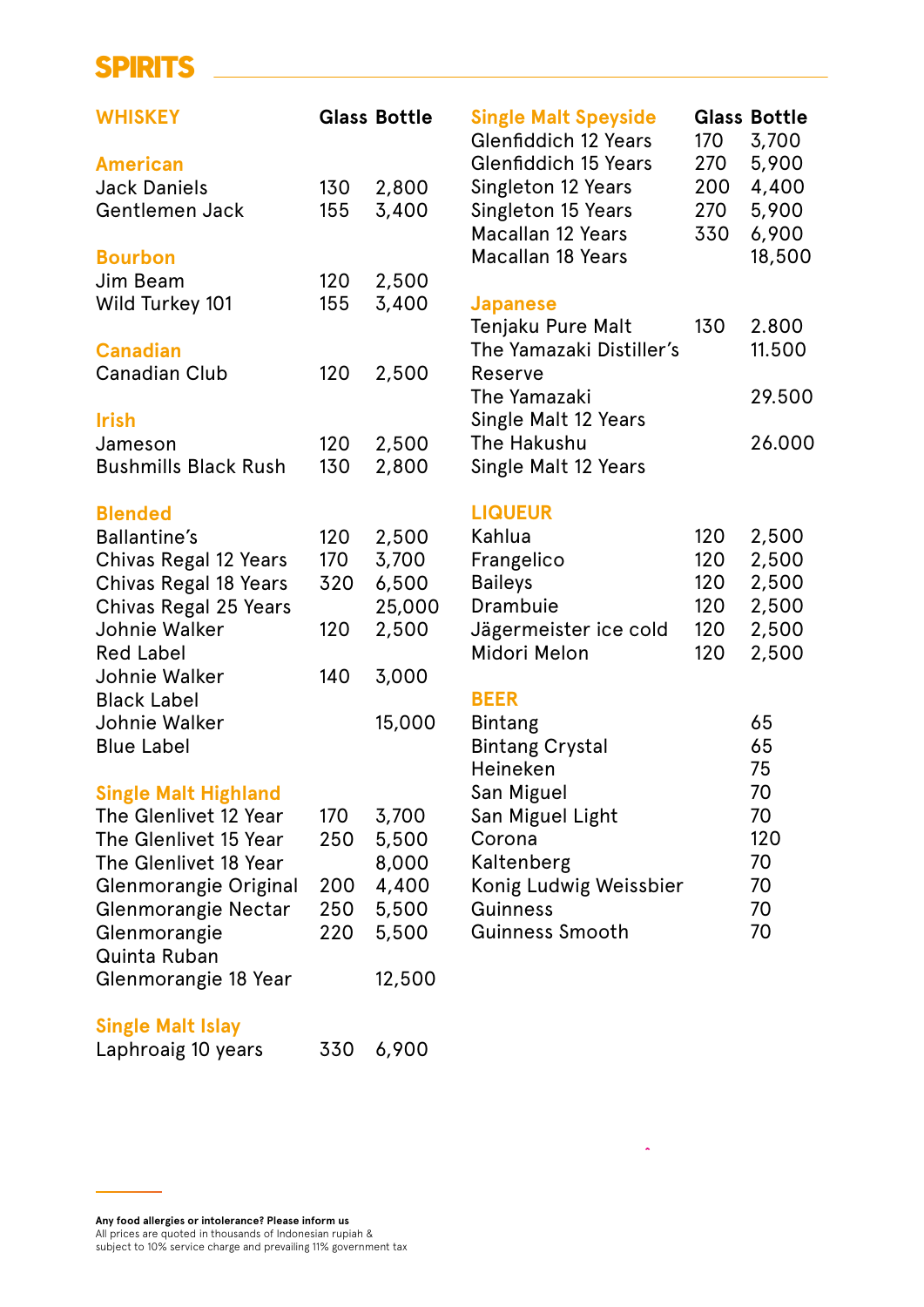## **SOFT DRINKS**

| 50 |
|----|
| 50 |
| 50 |
| 50 |
| 50 |
| 50 |
| 70 |
|    |

## **STILL WATER**

| AQUA Reflections 380ml  | 50 |
|-------------------------|----|
| AQUA Reflections 750 ml | 80 |
| Agua Panna 750 ml       | 95 |

## **SPARKLING**

| AQUA Reflections 380ml  | 50  |
|-------------------------|-----|
| AQUA Reflections 750 ml | 80  |
| San Pellegrino 750 ml   | 90. |
| Perrier 330 ml          | 60  |
| Perrier 750ml           | 95  |

## **W NON TOXICS <sup>85</sup>**

#### **LOL**

Fresh lime, orange, lychee, topped with lemonade

#### **APPLE MINT**

Fresh mint leaves muddled with vanilla Pods apple juice and W-made vanilla syrup

#### **DAUN KELOR**

Mango, apple, jamu kunyit, moringa leaf

#### **W** WHOLE COCONUT 80

## **SMOOTHIES <sup>85</sup>**

Banana, date, cinnamon, honey, yoghurt Mango, passion fruit, honey, yoghurt Mix Berry, dragon fruit, honey, yoghurt

**Any food allergies or intolerance? Please inform us** All prices are quoted in thousands of Indonesian rupiah & subject to 10% service charge and prevailing 11% government tax